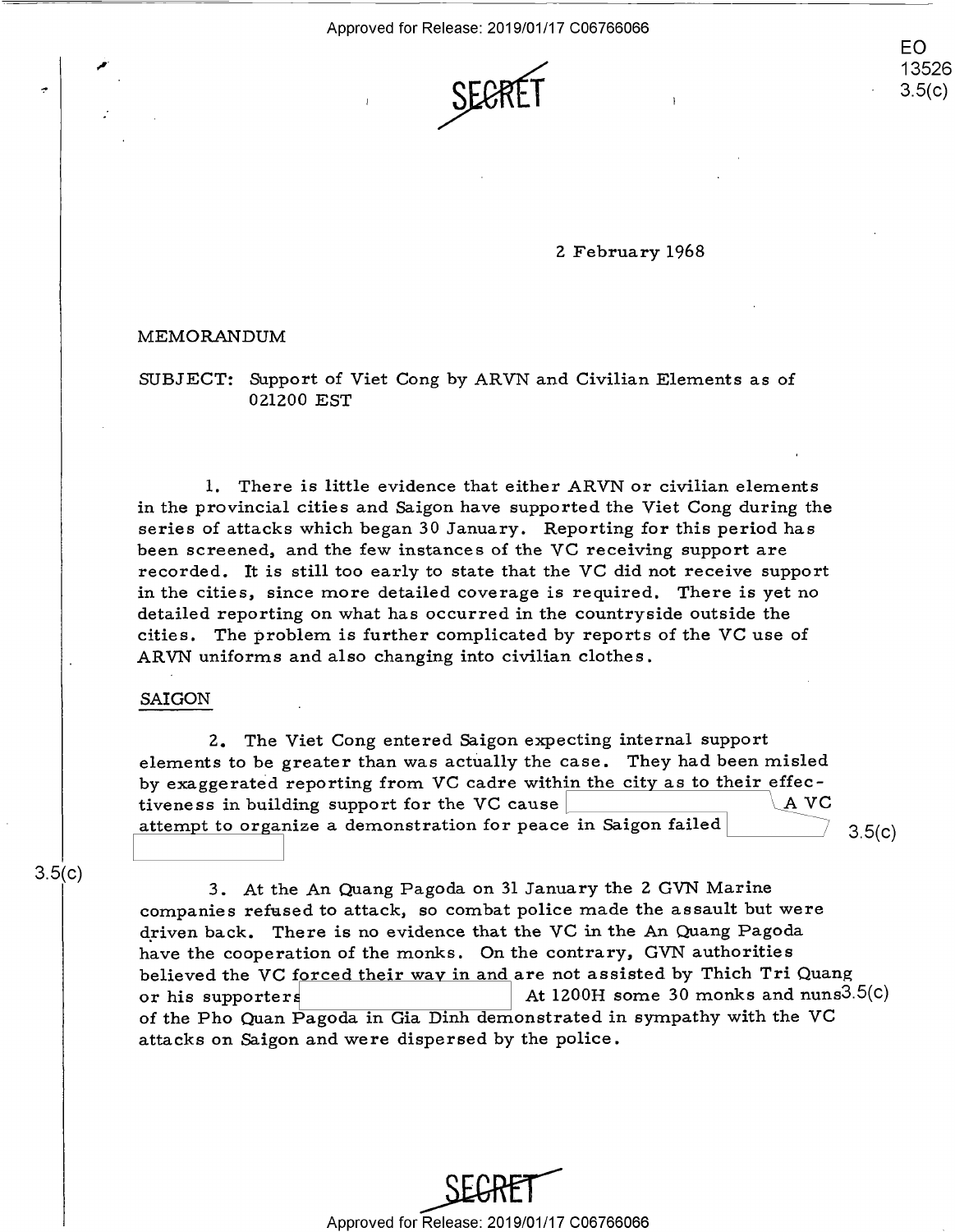# SECRET AND AN

4. Several VG prisoners captured by GVN military forces had been 4. Several VC prisoners captured by GVN military forces had been bona fide members of GVN Combat Police who had apparently infiltrated that bona fide members of GVN Combat Police who had apparently infiltrated that organization 3.5(c)  $\alpha$  organization  $\vert$  3.5(c)

## I CORPS I CORPS

*r* 

5. In Danang, Dai Viet and Buddhist leaders have cooperated with 5. In Danang, Dai Viet and Buddhist leaders have cooperated with the GVN in preventing VG sponsored demonstrations. In an attempt to take the GVN in preventing VC sponsored demonstrations. In an attempt to take over the Tin Hoa Pagoda on 30 January, the VC organized a rally and tried to convince the people that the VG had won a significant victory. There was to convince the pe0p1e that the VC had won <sup>a</sup> significant victory. There was little reaction by the populace, and the police made a number of arrests little reaction by the p0pulace, and the police made <sup>a</sup> number of arrests

#### <u>I II AASAA MIRAAD MIRAAD MIRAAD MIRAAD MIRAAD MIRAAD MIRAAD MIRAAD MIRAAD MIRAAD MIRAAD MIRAAD MIRAAD MIRAAD M</u> II CORPS II CORPS

I I

6. In Pleiku city during the night of 31 January, the Provincial 6. In Pleiku city during the night of 31 January, the Provincial Reconnaissance Units who were protecting the American civilian compounds Reconnaissance Units who were protecting the American civilian compounds were forced to pull back into these compounds after receiving heavy fire from unknown sources believed by some to be ARVN elements  $\begin{array}{|c|c|c|c|}\hline & & & 3.5(0) \\\hline \end{array}$ 

## $3.5(c)$

<sup>1</sup> 7. In Ban Me Thuot, the capital of Darlac Province, two American civilian compounds came under . 50 caliber MG and M79 grenade fire on the civilian compounds came under . 50 caliber MG and M79 grenade fire on the night of 30 - 31 January from an armoured vehicle with indigenous personnel night of 30 - 31 January from an armoured vehicle with indigenous personnel in ARVN uniforms. American advisors attempted to advise the supposed ARVN troops that the compounds were American, and both advisor plus 6 ARVN troops that the compounds were American, and both advisor plus 6 Montagnard guards were wounded when the supposed ARVN troops responded Montagnard guards were wounded when the supposed ARVN troops responded by throwing grenades. The Khanh Hoa Province chief informed 5th USSF in by throwing grenades. The Khanh Hoa Province chief informed 5th USSF in Nha Trang that elements of the ARVN 45th Regiment, 23rd Inf Div., had defected to the VC and joined the fighting in Ban Me Thuot  $3.5(c)$ 

8. In Nha Trang, Khanh Hoa Province, the National Police Special 8. In Nha Trang, Khanh Hoa Province, the National Police Special Branch reported that there are indications the VG attackers on 31 January Branch reported that there are indications the VC attackers on 31 January were being assisted by members of the extreme Buddhists Movement. Five were being assisted by members of the extreme Buddhists Movement. Five Buddhist nuns were arrested, and the police are attempting to confirm Buddhist involvement. The VG attempted to organize demonstrations in pro-Buddhist involvement. The VC attempted to organize demonstrations in pro-VC hamlets in Bien Khanh District, 10 kms west of Nha Trang. The VC succeeded in gathering about 200 persons, but there is no evidence of a general uprising. According to interrogation of prisoners during the attack genera<sup>l</sup> uprising. According to interrogation of prisoners during the attack on Nha Trang, NVA troops were told prior to the attack they would be able on Nha Trang, NVA troops were told prior to the attack they would be able to take and hold Nha Trang because the VG organization within the city had to take and hold Nha Trang because the VC organization within the city had organized the population to assist them. This assistance did not materialize.

3.5(c)  $3.5(c)$ 



 $\overline{\mathbf{y}}$